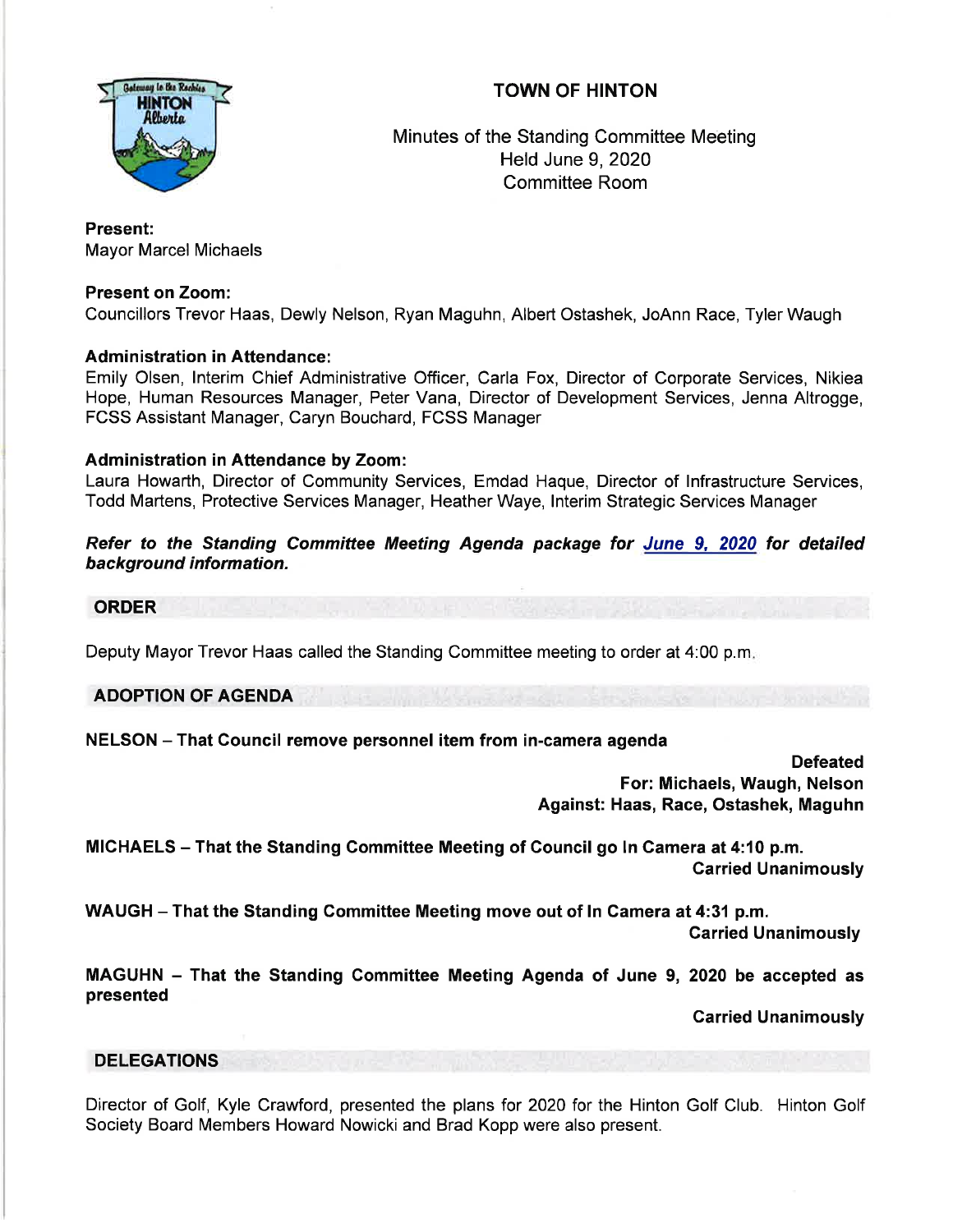#### ACTION ITEMS

1. COVID-19 Financial, Staffing and Service Impacts

MAGUHN - That Gommittee accept the COVID-19 Financial, Staffing and Service Level lmpacts report for information.

Gonsensus Achieved 7-0

2. Street Name Signage Engineering Design Standards

NELSON - That Committee accept the Street Name Signage Engineering Design Standards report for information.

Consensus Achieved 7-0

#### ADDITIONAL INFORMATION

- 1. Urgent Matters from Council
- 2. lnterim Chief Administrative Officer Status Report
- 3. Legislative Services Update
- 4. Executive Assistant Logistics Information

IN CAMERA

MICHAELS - That the Standing Committee Meeting of Council move In Camera at 6:15 p.m. Carried Unanimously

C. Fox, E. Haque, P. Vana, T. Martens, N. Hope and H. Waye left the meeting

Caryn Bouchard joined the meeting

OSTASHEK - That the Standing Committee Meeting move out of ln Camera at 6:54 p.m. Garried Unanimously

OSTASHEK - That Gommittee direct Administration to establish an agreement pertaining to Option #2 of the 2020 FCSS Service and Budget Reduction Report as presented In Camera. Consensus Achieved 6-1 For: Haas, Waugh, Maguhn, Michaels, Ostashek, Race

Against: Nelson

MAGUHN - That the Standing Committee Meeting of Council move In Camera at 6:58 p.m. Carried Unanimously

L. Howarth, C. Bouchard and J. Altrogge left the meeting.